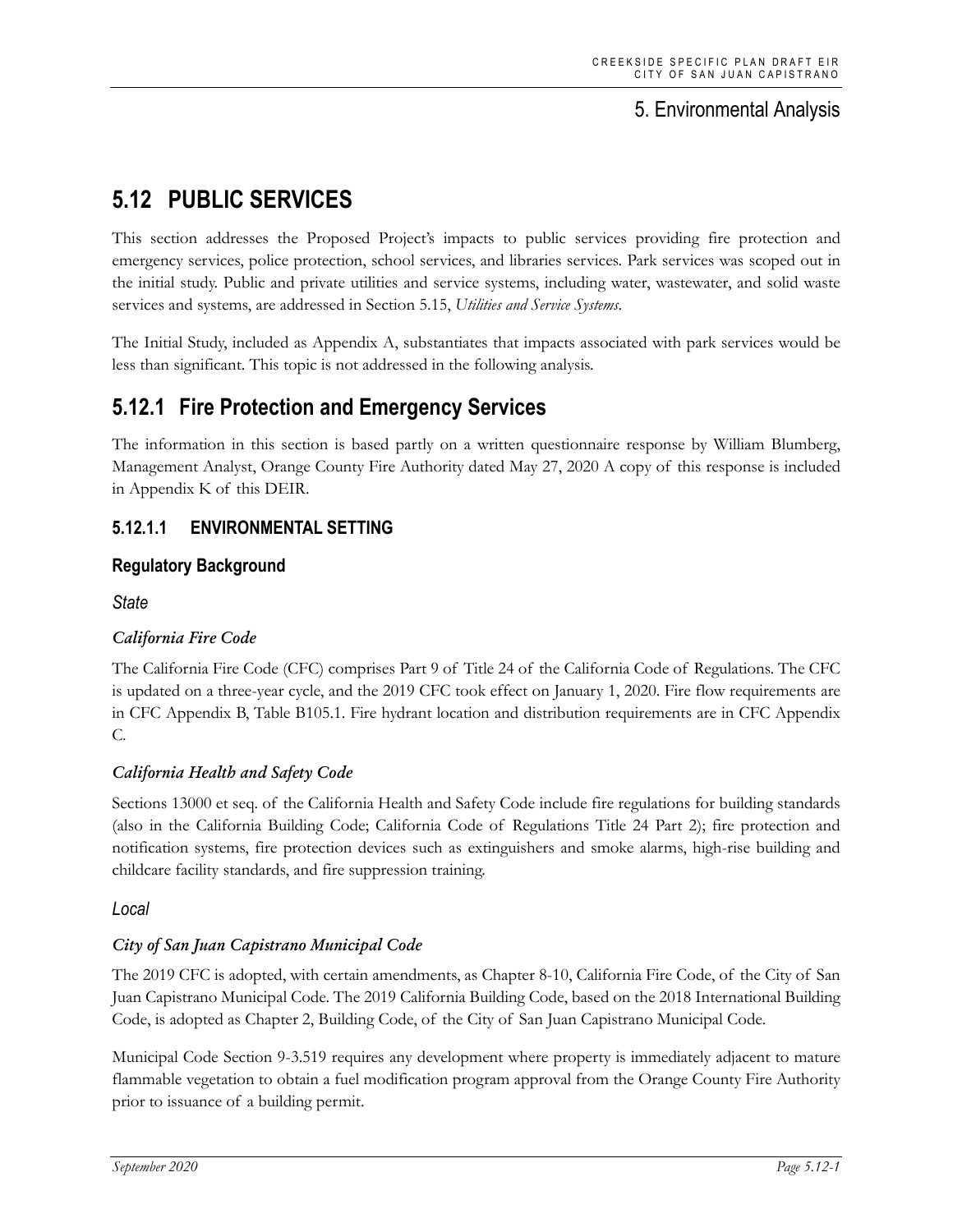#### *City of San Juan Capistrano General Plan*

The City of San Juan Capistrano General Plan Safety Element provides goals and policies that support fire protection services.

- **Safety Goal 1.** Reduce the risk to the community from hazards related to geologic conditions, seismic activity, wildfires, structural fires, and flooding.
	- **Policy 1.3.** Reduce the risk of wildfire hazards by requiring fire retardant landscaping and project design for development located in areas of high wildfire risk.
	- **Policy 1.4.** Reduce the risk of fire to the community by coordinating with the Orange County Fire Authority.
	- **Policy 1.5.** All residential projects with more than 48 units should be required to provide a secondary access to the Project Site. The secondary access may be designated as emergency access only.

## **Existing Conditions**

#### *Fire Protection Services*

The Orange County Fire Authority (OCFA) provides fire protection and emergency medical services to the City of San Juan Capistrano. OCFA's Operations Department is organized into nine battalions; the Project Site is in the service area of Battalion 6 in Division 3, which include the cities of San Juan Capistrano, Dana Point, and San Clemente and unincorporated Orange County. OCFA Battalion 6 includes seven fire stations (OCFA 2020).

OCFA Station 7 is the nearest fire station to the Project Site at 31865 Del Obispo in San Juan Capistrano. Station 7 is approximately 1.4 miles south of the Project Site. Station 7 is staffed with two fire captains, one fire apparatus engineer, and three firefighters, and is equipped with Engine 7, Engine 307, Medic 7, Patrol 7, and Water Tender 7 (Blumberg 2020). Response data for Station 7 is summarized in Table 5.12-1.

| Table 5.12-1 | Station 7 Jurisdiction and Response Data for 2019 |
|--------------|---------------------------------------------------|
|--------------|---------------------------------------------------|

|                                                  | Station 7 (San Juan Capistrano) |
|--------------------------------------------------|---------------------------------|
| Population                                       | 36,821                          |
| <b>Square Miles</b>                              | 14.41                           |
| <b>Unit Responses</b>                            | 7,611                           |
| <b>Total Incidents</b>                           | 3,803                           |
| Fire Incidents                                   | 46                              |
| <b>Emergency Medical Service (EMS) Incidents</b> | 3.062                           |
| Other Incidents <sup>1</sup>                     | 695                             |

<sup>1</sup> Other Incidents include: Cancelled, Ruptures, Hazardous Conditions, Service Calls, Good Intent, False Alarms, and Miscellaneous Calls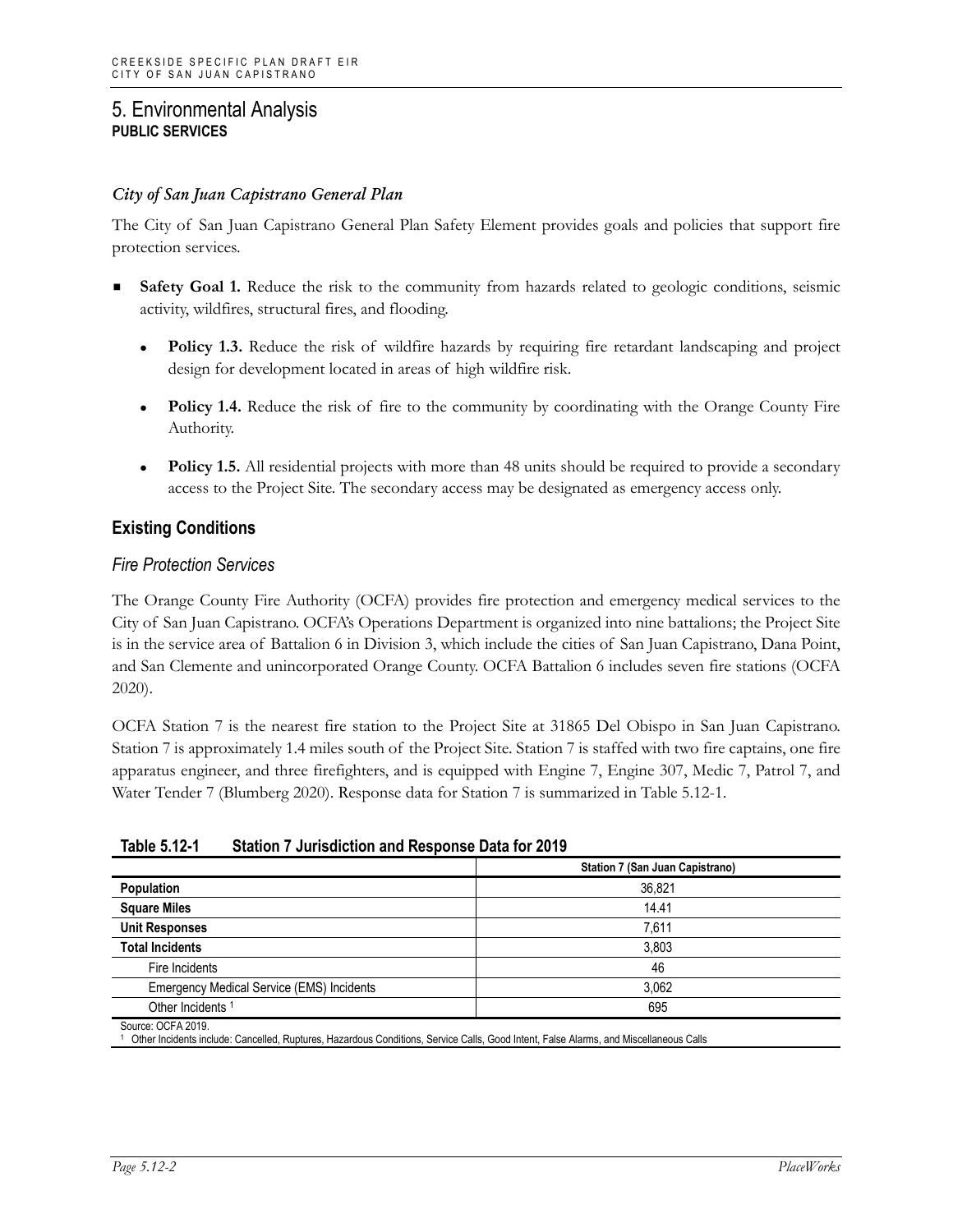In addition to OCFA Station 7, OCFA stations 49 and 56 are the next two closest stations to the Project Site at approximately 1.7 miles west and 2.6 miles east, respectively. OCFA Station 49 is located at 31461 Street of the Golden Lantern in Laguna Nigel. Station 49 is staffed with one fire captain, one fire apparatus engineer, and two firefighters and is equipped Truck 49. OCFA Station 56 is located at 56 Sendero Way in Rancho Mission Viejo. Station 56 is staffed with is staffed with one fire captain, one fire apparatus engineer, and two firefighters and is equipped Engine 56 and Engine 356 (Blumberg 2020).

## *Response Times Standard of Cover*

OCFA's Standard of Cover for fire services in urban areas, such as the City of San Juan Capistrano, are listed below. Response times are from receipt of the service call to a unit on scene:

- First-in engines should arrive on-scene to medical aids and/or fires within 7 minutes and 20 seconds 80 percent of the time.
- First-in truck companies should arrive on-scene to fires within 12 minutes 80 percent of the time.
- First-in paramedic companies should arrive on-scene at all medical aids within 10 minutes 80 percent of the time.

For the Project Site area, the first-in units arrive on-scene to medical aids and/or fires within 8 minutes and 11 seconds 80 percent of the time. The area is meeting OCFA standard 75 percent of the time (Blumberg 2020).

## *Funding*

OCFA's funding comes primarily from property taxes. During the 2018/19 Fiscal Year, OCFA's property taxes comprised 63.9 percent of OCFA's total governmental funds revenue (Blumberg 2020). In San Juan Capistrano, funding of OCFA services comes from the City's General Fund and other funds (San Juan Capistrano n.d.).

Certain development projects in the City typically enter into secured fire protection agreements with OCFA. The secured fire protection agreement specifies a developer's pro-rata, fair-share funding for capital improvements necessary to establish and maintain adequate fire protection facilities, equipment and personnel (Blumberg 2020).

#### *Wildland Hazard*

The Project Site is not within a Very High Fire Hazard Severity Zone mapped by the California Department of Forestry and Fire Prevention (CAL FIRE 2011). However, the City's interactive map identifies the Project Site and the Project Site area within a high fire hazard zone (San Juan Capistrano 2020). Wildfire hazard is discussed in Section 5.16, *Wildfire*.

## **5.12.1.2 THRESHOLDS OF SIGNIFICANCE**

According to Appendix G of the CEQA Guidelines, a project would normally have a significant effect on the environment if the project would: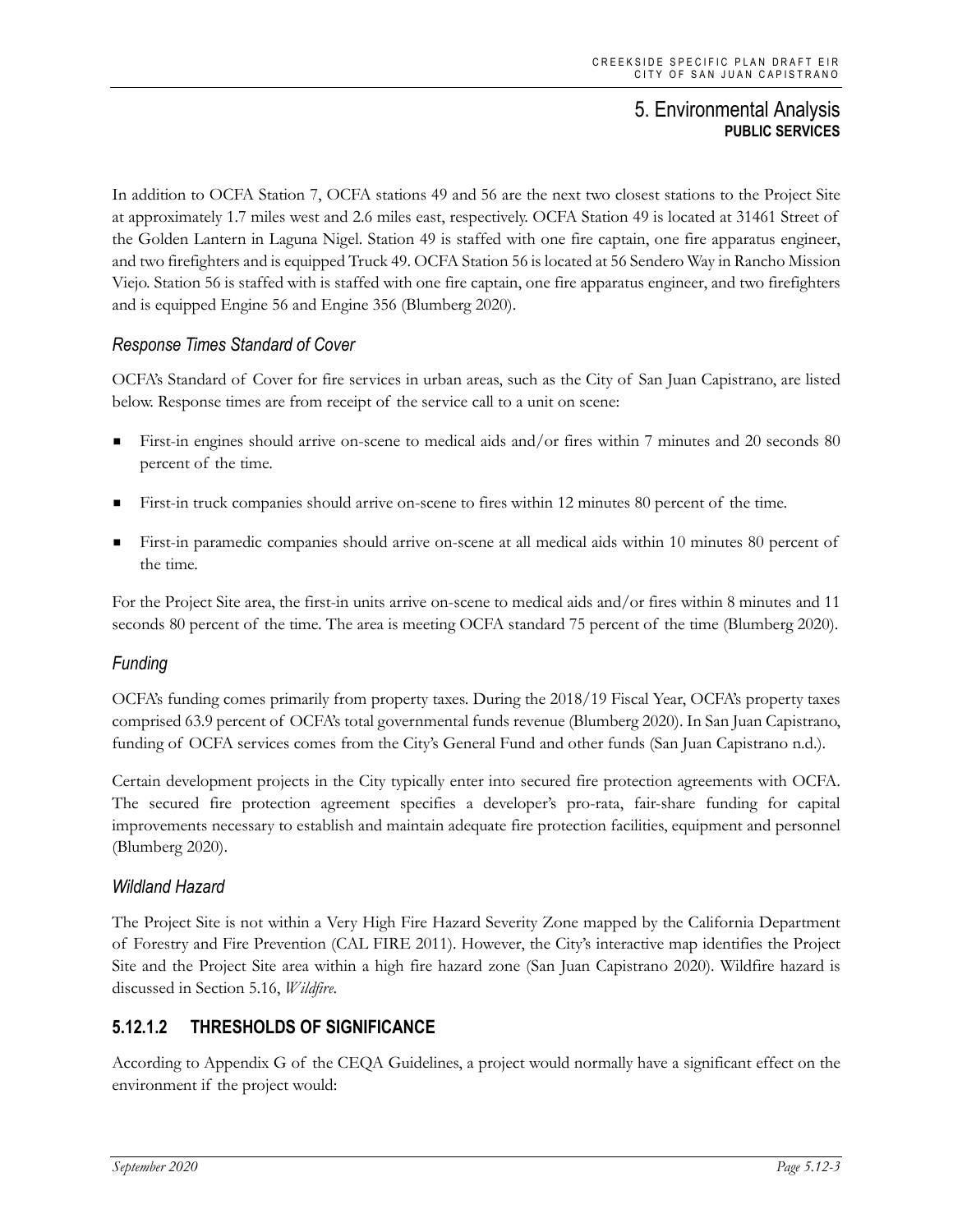FP-1 Result in a substantial adverse physical impact associated with the provisions of new or physically altered governmental facilities, need for new or physically altered governmental facilities, the construction of which could cause significant environmental impacts, in order to maintain acceptable service ratios, response times or other performance objectives for fire protection services.

## **5.12.1.3 PLANS, PROGRAMS, AND POLICIES**

- PPP PS-1 New buildings are required to meet the fire regulations outlined in California Health and Safety Code Sections 13000 et seq.
- PPP PS-2 New construction is required to comply with the California Building Code and California Fire Code as amended by the City of San Juan Capistrano.
- PPP PS-3 New construction shall comply with San Juan Capistrano Municipal Code Section 9-3.519, which requires any development where property is immediately adjacent to mature flammable vegetation to obtain a fuel modification program approval from the Orange County Fire Authority prior to issuance of a building permit.
- PPP PS-4 Prior to approval of any subdivision or comprehensive plan approval for a project, if deemed necessary, the Project Applicant shall enter into a Secured Fire Protection Agreement with the Orange County Fire Authority (OCFA), if deemed necessary by OCFA through the plan review and inspection process. This Agreement, if necessary, shall specify the Project Applicant's pro-rata fair share funding of capital improvements necessary to establish adequate fire protection facilities and equipment, and/or personnel. Said agreement shall be reached as early as possible in the planning process, preferably for each phase or land use sector of the project, rather than on a parcel by parcel basis. The obligation must be satisfied prior to the issuance of the first building permit.

## **5.12.1.4 ENVIRONMENTAL IMPACTS**

The following impact analysis addresses thresholds of significance for which the Initial Study disclosed potentially significant impacts. The applicable thresholds are identified in brackets after the impact statement.

#### **Impact 5.12-1: The Proposed Project would introduce new structures and residents into the OCFA service boundaries, thereby increasing the requirement for fire protection facilities and personnel. [Threshold FP-1]**

#### **Construction**

Construction of the Proposed Project is not expected to increase demand for fire protection and emergency medical services. However, the development of the Proposed Project would require the realignment of Rancho Viejo Road, and that and other construction activities have the potential to result in temporary traffic detours and disruptions. During the construction review process, the project would be subject to review by the City and the OCFA for various construction document plan checks for the applicable fire life safety codes and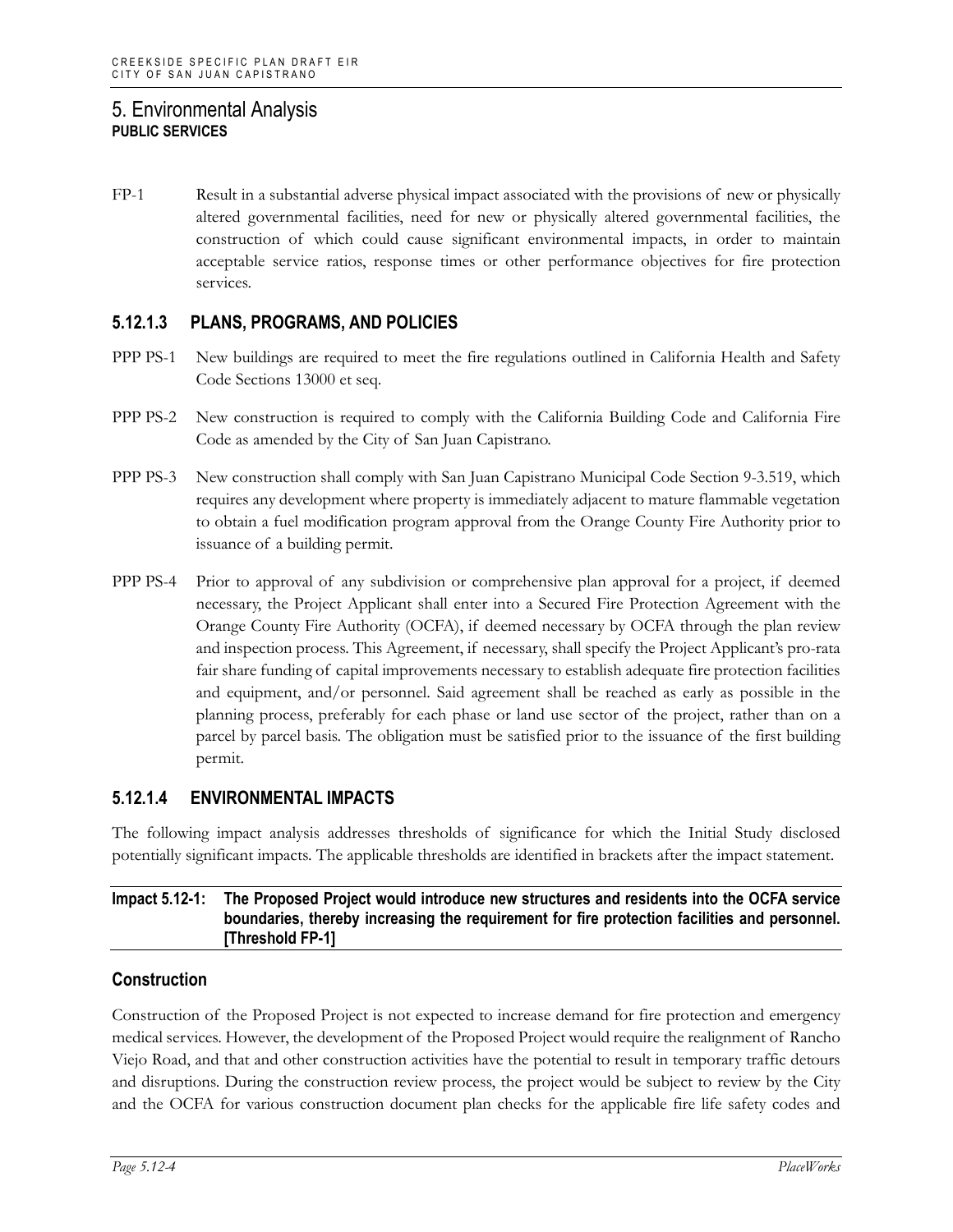regulations. Coordination with the City and OCFA would ensure adequate emergency vehicle access during construction. Fire and emergency vehicles would have access to the Project Site via two access points off of the east side of Rancho Viejo Road. Therefore, construction activities would not interfere with response times or service ratios, and impacts would be less than significant.

## **Operation**

Development of the Proposed Project would result in 188 residential dwelling units and on-site amenities, resulting in approximately 581 residents. The Project Site is currently developed with a vacant industrial building, and the addition of residents would likely increase service calls for fire protection and emergency medical services.

The Proposed Project would be required to comply with the CBC, CFC, and all applicable ordinances for construction, access, water mains, fire sprinklers, fire flows, and fire hydrants. For example, site plans would be submitted to OCFA to ensure compliance with OCFA standard conditions, including fire flow requirement. Access to and around structures would meet OCFA and CFC requirements. The Proposed Project would provide two access points to the Project Site from the east side of Rancho Viejo Road. The primary entrance is toward the middle of Project Site's frontage with Rancho Viejo Road. The second driveway on the south side of the Project Site is an access easement for the adjacent parcel to the south and would also be used as a secondary access point to the Project Site. The Proposed Project would also comply with applicable fuel modification standards from the San Juan Capistrano Municipal Code Section 9-3.519. Compliance with OCFA and City requirements would ensure adequate provision of resources.

The Proposed Project would be expected to contribute to increased usage of the Malaspina Trail, which has its trailhead on Malaspina Road, just east of the Project Site. However, the increase usage of the trail due to the Proposed Project would be minor. As discussed in Chapter 5.11, *Population and Housing*, the Proposed Project is anticipated to generate 581 residents, which represents 1.6 percent of the existing plus project scenario. An increase of 1.6 percent to the trail usage would not substantially increase fire protection demand due to fire hazard. The development under the Proposed Project would contribute to tax revenue, part of which goes to trail maintenance.

There are no existing plans to expand fire services facilities or capacity of the OCFA facilities serving the Project Site. The Proposed Project would have a less than significant impact on OCFA's level of service and response times (Blumberg 2020). As stated under PPP PS-4 above, if deemed necessary, the project applicant would enter into a secured fire projection agreement with OCFA to address any incremental impacts to fire facilities and services. Additionally, project operation would generate property tax revenue, part of which would be available to fund OCFA through the City's General Fund.

*Level of Significance Before Mitigation:* With implementation of PPP PS-1 through PPP PS-4, the Proposed Project would result in a less than significant impact.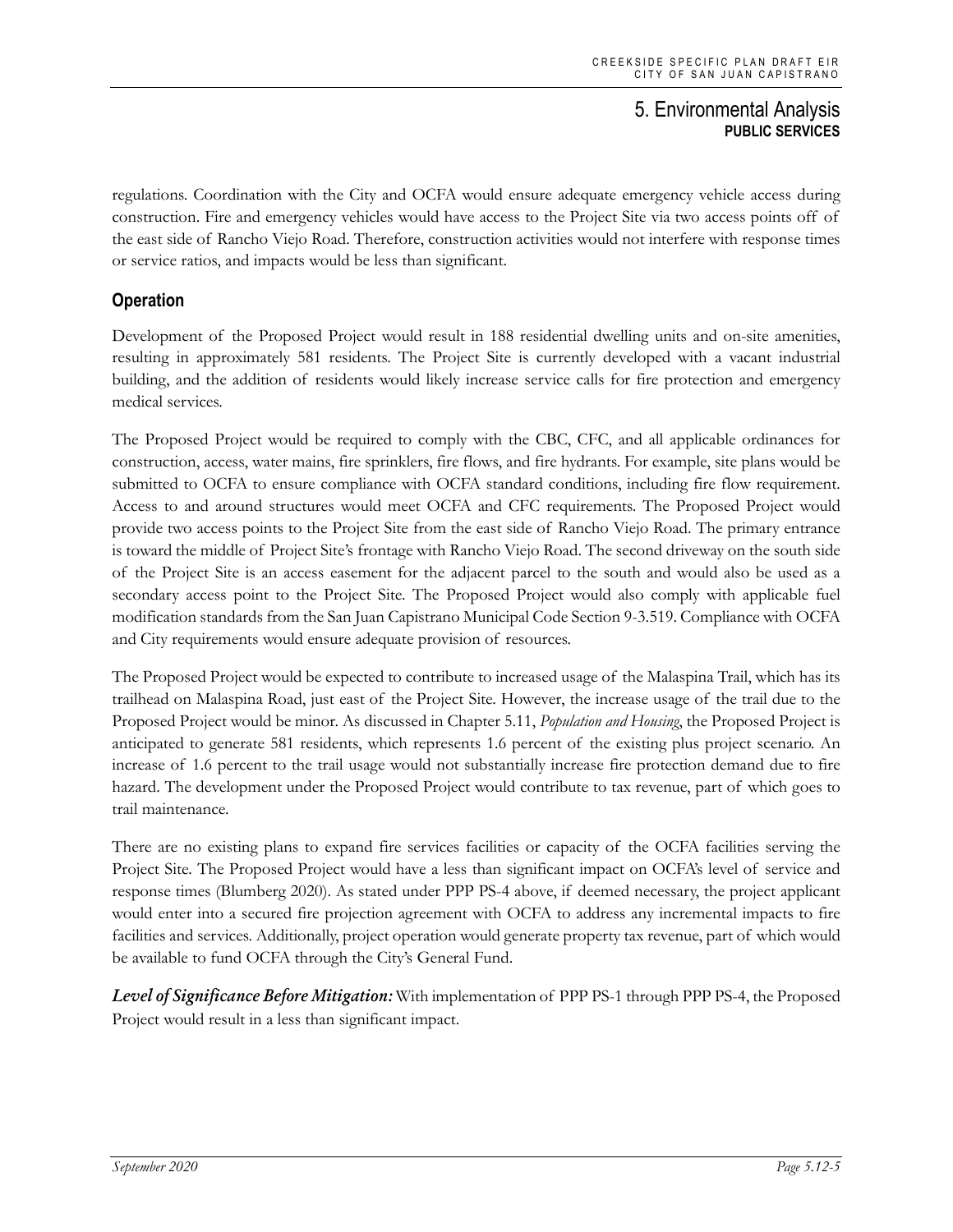## **5.12.1.5 CUMULATIVE IMPACTS**

New development of residential and nonresidential projects would increase demand for fire protection and emergency services. Similar to the Proposed Project, other projects would be required to pay applicable taxes and fees that would increase the tax revenue of the City and support fire protection services. In addition, similar to the Proposed Project, each of the cumulative projects would be subject to Title 24 Building Code and Fire Code and local municipal code regulations relating to fire protection (such as Section 9-3.519 for fuel modification standards), and individually subject to OCFA review and compliance with all applicable construction-related and operational fire safety requirements. Cumulative impacts would be less than significant, and project impacts would not be cumulatively considerable.

## **5.12.1.6 LEVEL OF SIGNIFICANCE BEFORE MITIGATION**

Less than significant prior to mitigation.

#### **5.12.1.7 MITIGATION MEASURES**

No mitigation measures are required.

#### **5.12.1.8 LEVEL OF SIGNIFICANCE AFTER MITIGATION**

The Proposed Project would be less than significant prior to mitigation.

## **5.12.2 Police Protection**

#### **5.12.2.1 ENVIRONMENTAL SETTING**

#### **Regulatory Background**

*Local*

#### *San Juan Capistrano General Plan*

The City of San Juan Capistrano General Plan Safety Element provides goals and policies that support police protection services.

- **Safety Goal 3.** Protect citizens and businesses from criminal activity.
	- Policy 3.1. Coordinate with the Orange County Sheriff's Department to reduce the risk of criminal activity.
	- **Policy 3.2.** Apply design techniques and standards aimed at reducing criminal activity to new development and redevelopment.
	- **Policy 3.3.** Promote after school programs, volunteer programs and Neighborhood Watch programs to reduce the risk of criminal activity.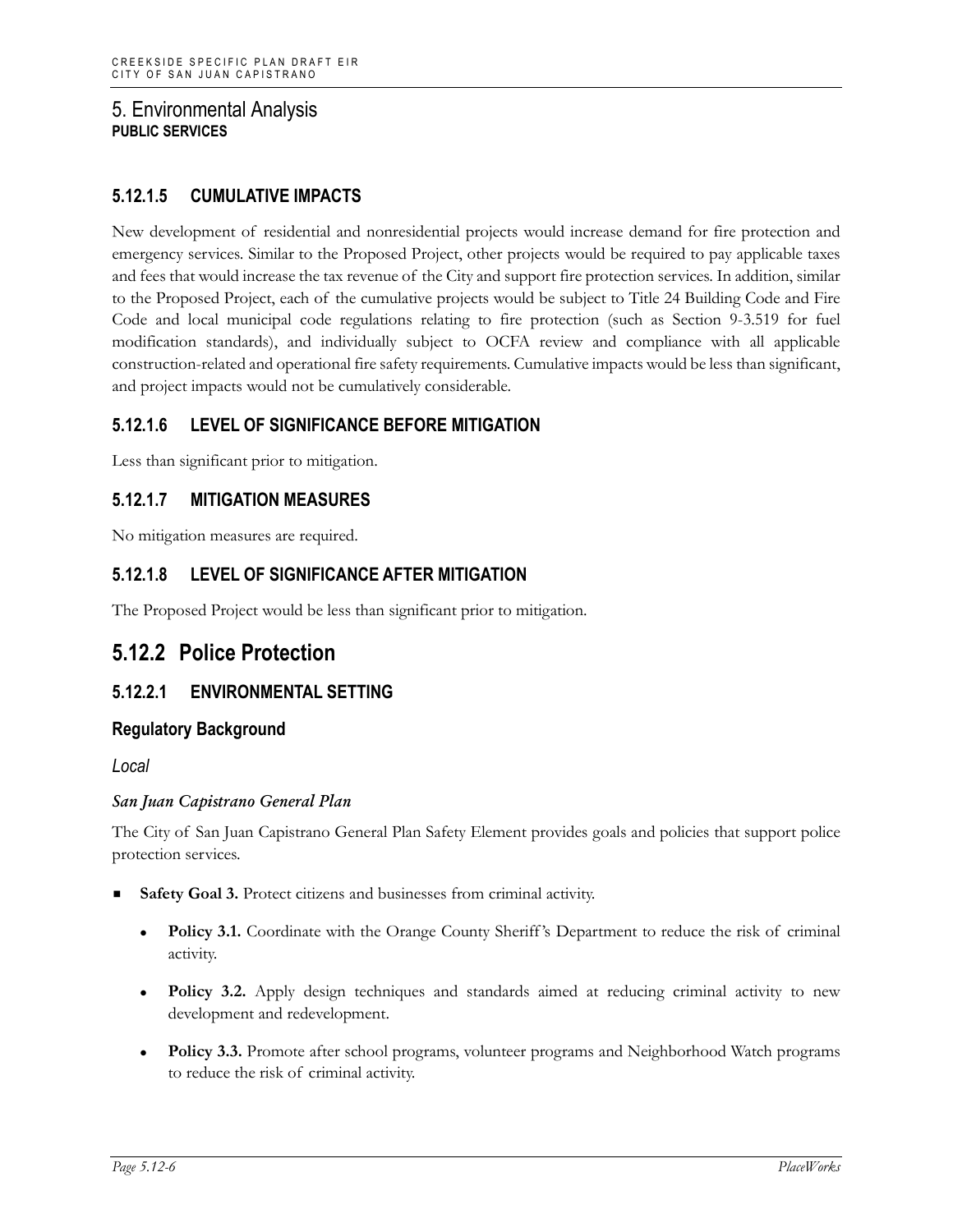• Policy 3.4. Improve public awareness of both the responsiveness of the Orange County Sheriff's Department and ways to reduce criminal activity within the City.

#### *City of San Juan Capistrano General Plan: Service Standards*

The Public Services and Utilities Plan in the Public Services and Utilities Element outlines the following service standards for police protection in the City:

- Arrive at the scene of an emergency within five minutes, 50 percent of the time.
- Arrive at all emergencies within eight minutes.
- Arrive at all non-emergencies within 15 minutes or less, 75 percent of the time.
- Arrive at all non-emergencies within 30 minutes.

#### **Existing Conditions**

The Orange County Sheriff 's Department (OCSD) provides police protection services to the City of San Juan Capistrano. The city is in OCSD's Southwest Operations Division, which covers 72.6 square miles and contracts with seven cities—San Juan Capistrano, Aliso Viejo, Dana Point, Laguna Hills, Laguna Niguel, Laguna Woods, and San Clemente. The division employs approximately 256 staff members, of which 219 are deputy sheriffs. The deputies are assigned to patrol, motors, investigations, traffic enforcement, the Directed Enforcement Teams (DET), School Resource Officer (SRO) programs, the Major Accident Reconstruction Team (MART), supervision, management, and other essential support functions (OCSD 2020). OCSD San Juan Capistrano Station at 32506 Paseo Adelanto in San Juan Capistrano serves the city. Services provided by the OCSD in the City is primarily funded through the City's General Fund.

## **5.12.2.2 THRESHOLDS OF SIGNIFICANCE**

According to Appendix G of the CEQA Guidelines, a project would normally have a significant effect on the environment if the project would:

PP-1 Result in a substantial adverse physical impact associated with the provisions of new or physically altered governmental facilities, need for new or physically altered governmental facilities, the construction of which could cause significant environmental impacts, in order to maintain acceptable service ratios, response times or other performance objectives for police protection services.

#### **5.12.2.3 PLANS, PROGRAMS, AND POLICIES**

There are no existing plans, programs, and policies applicable to the Proposed Project.

#### **5.12.2.4 ENVIRONMENTAL IMPACTS**

The following impact analysis addresses thresholds of significance for which the Initial Study disclosed potentially significant impacts. The applicable thresholds are identified in brackets after the impact statement.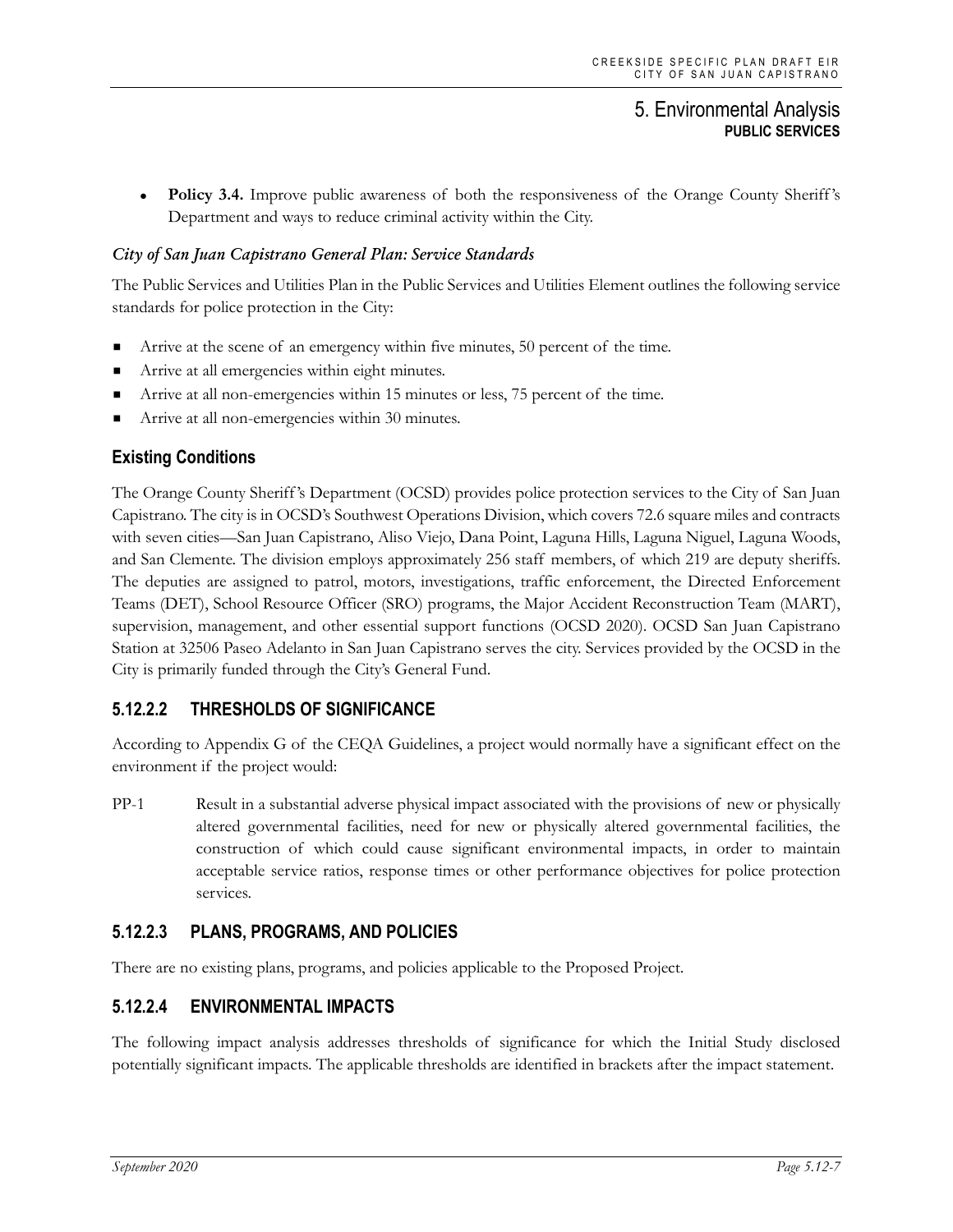#### **Impact 5.12-2: The Proposed Project would introduce new structures and residents into the Orange County Sheriff Department service boundaries, thereby increasing the requirement for police protection facilities and personnel. [Threshold PP-1]**

#### **Construction**

Construction activities on the site would occur over a period of approximately 39 months, from February 2021 to May 2024. During construction activities there is a potential for increased theft, vandalism, and trespassing. However, the project applicant will be required to ensure that site access is restricted and adequate security is maintained to prevent unlawful trespass, vandalism, theft of construction materials and/or equipment, and other property crimes. Therefore, construction activities would be temporary and short-term and would not result in the need for new or physically altered police facilities. Impacts would be less than significant.

#### **Operation**

The San Juan Capistrano Station is approximately two miles south from the Project Site. The Proposed Project would develop 188 residential units and add approximately 581 new residents to the Project Site. The addition of residents and visitors to the Project Site may increase calls for police services. However, the Project Site is currently developed with a vacant industrial building. The industrial building has been vacant since 2013 and has been an ongoing source of code enforcement issues related to graffiti, poorly maintained vegetation, illegal dumping, and unauthorized entry. Development under the Proposed Project would remove these issues and operate a residential community that would have gated access to the site.

The Proposed Project would be expected to contribute to increased usage of the Malaspina Trail, which has its trailhead on Malaspina Road, just east of the Project Site. However, the increase usage of the trail due to the Proposed Project would be minor. As discussed in Chapter 5.11, *Population and Housing*, the Proposed Project is anticipated to generate 581 residents, which represents 1.6 percent of the existing plus project scenario. An increase of 1.6 percent to the trail usage would not substantially increase police activity due to trespass, vandalism, and theft. The development under the Proposed Project would contribute to tax revenue, part of which goes to trail maintenance.

Residential development under the Proposed Project would contribute to tax revenue to the City's General Fund, which could be allocated to fund additional police services if necessary. The Proposed Project would not substantially impact OCSD's existing police services in the City and would not result in the need for new or physically altered police facilities. Impacts would be less than significant.

*Level of Significance Before Mitigation:* Less than Significant.

## **5.12.2.5 CUMULATIVE IMPACTS**

The project in combination with cumulative projects would contribute to an increased demand on OCSD resources and operations. Over time, such increased demands are expected to require additional deputies, civilian personnel, and equipment. However, similar to the Proposed Project, other projects would generate increased tax revenues to the City and Orange County. Some of those revenues would be available to fund additional or expanded facilities if needed. Similar to the Proposed Project, each of the cumulative projects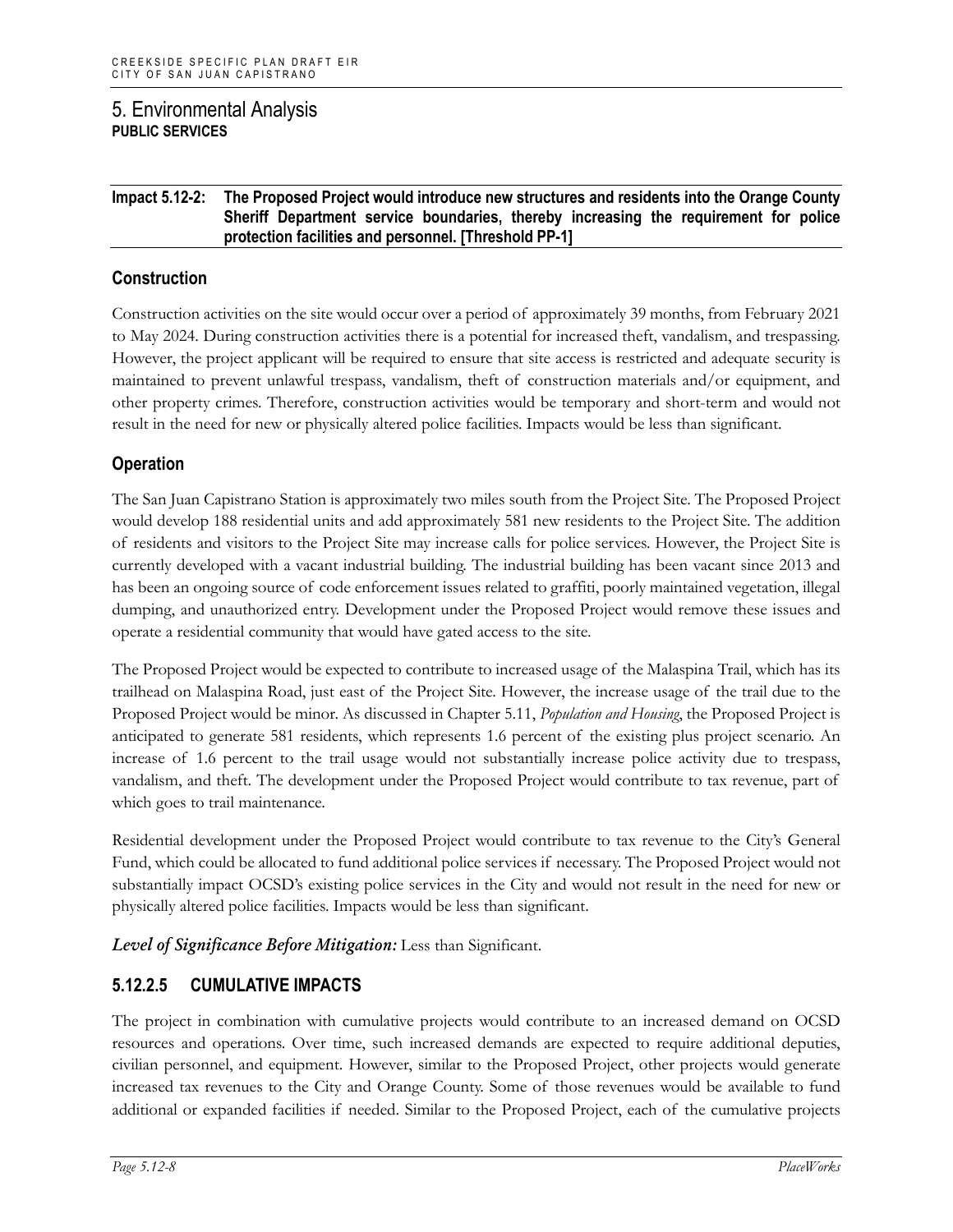would be subject to review from the applicable law enforcement agency and would be required to comply with all applicable safety requirements of the law enforcement agency and the City in order to adequately address police protection service demands. As a result, cumulative impacts to law enforcement services would not be cumulatively considerable and would be less than significant.

## **5.12.2.6 LEVEL OF SIGNIFICANCE BEFORE MITIGATION**

Less than significant prior to mitigation.

## **5.12.2.7 MITIGATION MEASURES**

No mitigation measures are required.

## **5.12.2.8 LEVEL OF SIGNIFICANCE AFTER MITIGATION**

Less than significant prior to mitigation.

## **5.12.3 School Services**

The information in this section is based partly on a written questionnaire response by Korin Lawing, Facilities Planning Technician, Capistrano Unified School District, dated May 18, 2020. A copy of this response is included in Appendix K of this DEIR.

## **5.12.3.1 ENVIRONMENTAL SETTING**

#### **Regulatory Background**

*State*

#### *California State Assembly Bill 2926: School Facilities Act of 1986*

To assist in providing school facilities to serve students generated by new development, Assembly Bill (AB) 2926 was enacted in 1986 and authorizes a levy of impact fees on new residential and commercial/industrial development. The bill was expanded and revised in 1987 through the passage of AB 1600, which added Sections 66000 et seq. to the Government Code. Under this statute, payment of impact fees by developers serves as CEQA mitigation to satisfy the impact of development on school facilities.

#### *California Senate Bill 50*

Senate Bill (SB) 50, passed in 1998, provides a comprehensive school facilities financing and reform program and enables a statewide bond issue to be placed on the ballot. Under the provisions of SB 50, school districts are authorized to collect fees to offset the costs associated with increasing school capacity as a result of development and related population increases. The funding goes to acquiring school sites, constructing new school facilities, and modernizing existing school facilities. SB 50 establishes a process for determining the amount of fees developers would be charged to mitigate the impact of development on school districts from increased enrollment. According to Section 65996 of the California Government Code, development fees authorized by SB 50 are deemed "full and complete school facilities mitigation."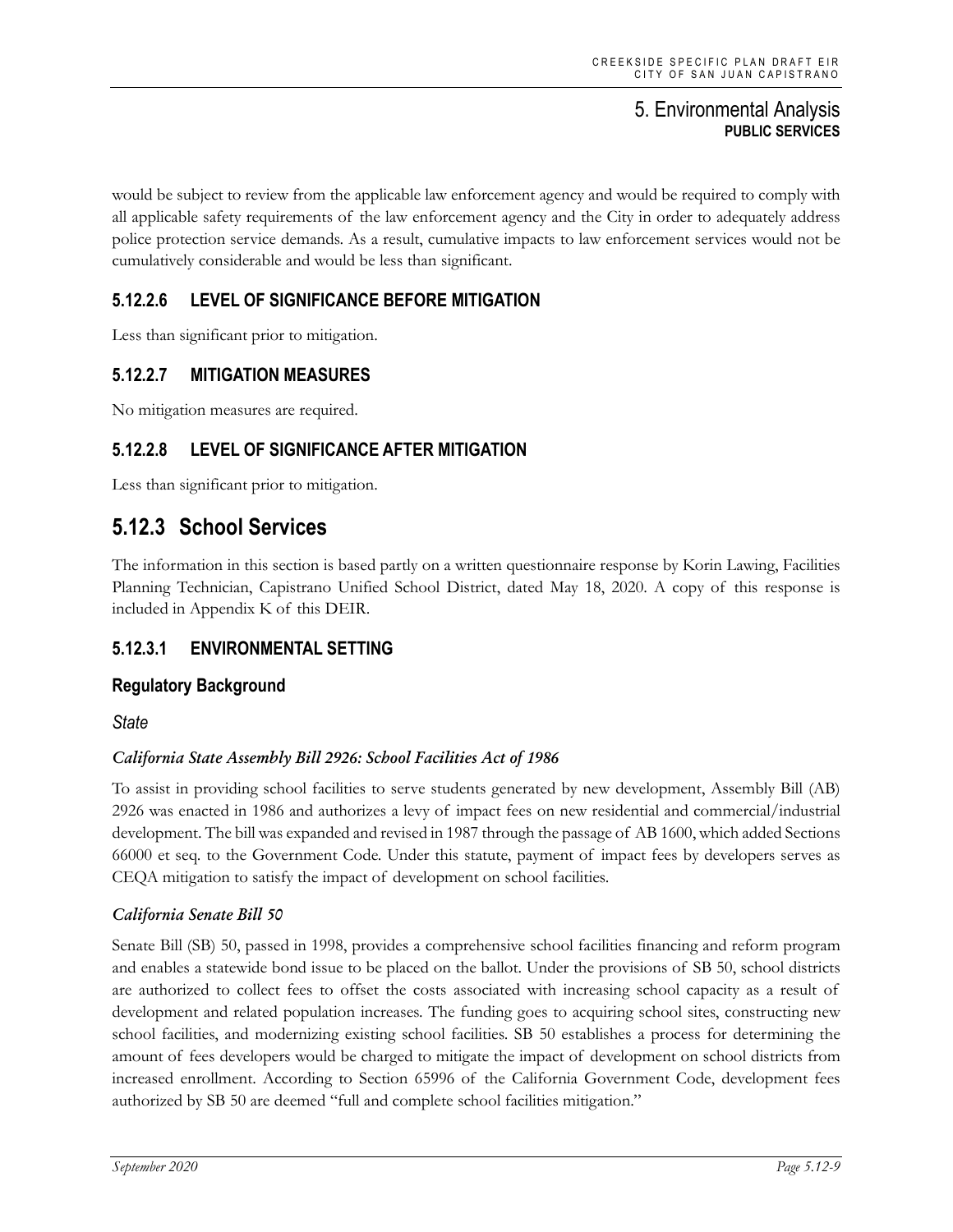Under this legislation, there are three levels of developer fees that may be imposed upon new development by the governing school district. Level I fees are assessed based upon the proposed square footage of residential, commercial/industrial, and/or parking structure uses. Level II fees require the developer to provide one-half of the costs of accommodating students in new schools, and the state provides the remaining half. To qualify for Level II fees, the governing board of the school district must adopt a school facilities needs analysis and meet other prerequisites in accordance with Section 65995.6 of the California Government Code. Level III fees apply if the state runs out of bond funds, allowing the governing school district to impose 100 percent of the cost of school facility or mitigation minus any local dedicated school monies on the developer.

#### *Local*

#### *San Juan Capistrano General Plan*

The City of San Juan Capistrano General Plan Public Services and Utilities Element provides goals and policies that support school services.

- **Public Services and Utilities Goal 3.** Work effectively with the Capistrano Unified School District to provide sufficient level of public education.
	- **Policy 3.1.** Work closely with Capistrano Unified School District in determining and meeting community needs for public education and related activities.

#### *Development Impact Fees*

Capistrano Unified School District (CUSD) has adopted a fee program for new residential development of \$4.08 per square foot (Lawing 2020).

#### **Existing Conditions**

CUSD encompasses 200 square miles in seven cities and a portion of unincorporated Orange County. The district includes all or part of the cities of San Clemente, Dana Point, San Juan Capistrano, Laguna Niguel, Aliso Viejo, Mission Viejo, and Rancho Santa Margarita and the communities of Las Flores, Coto de Caza, Dove Canyon, Ladera Ranch, Sendero/Rancho Mission Viejo, and Wagon Wheel. The CUSD has a total enrollment of 47,205 students (CUSD 2020). CUSD has 37 elementary schools, 14 middle schools, and 9 high schools.

Table 5.12-2 provides the enrollment and capacity for each school that would serve the Project Site.

| School (Location)                                      | <b>Existing Enrollment</b><br>$(2018 - 2019)$ | <b>Total Enrollment</b><br>Capacity | <b>Residual Enrollment</b><br>Capacity |
|--------------------------------------------------------|-----------------------------------------------|-------------------------------------|----------------------------------------|
| Ambuehl Elementary School (28001 San Juan Creek Road)  | 358                                           | 516                                 | 158                                    |
| Marco Forster Middle School (25601 Camino Del Avion)   | 1.403                                         | 1.547                               | 144                                    |
| San Juan Hills High School (29211 Vista Montana)       | 2.671                                         | 3.342                               | 671                                    |
| Sources: Education Data Partnership 2020; Lawing 2020. |                                               |                                     |                                        |

| Table 5.12-2 | <b>Enrollment Data of Schools Serving the Project Site</b> |
|--------------|------------------------------------------------------------|
|--------------|------------------------------------------------------------|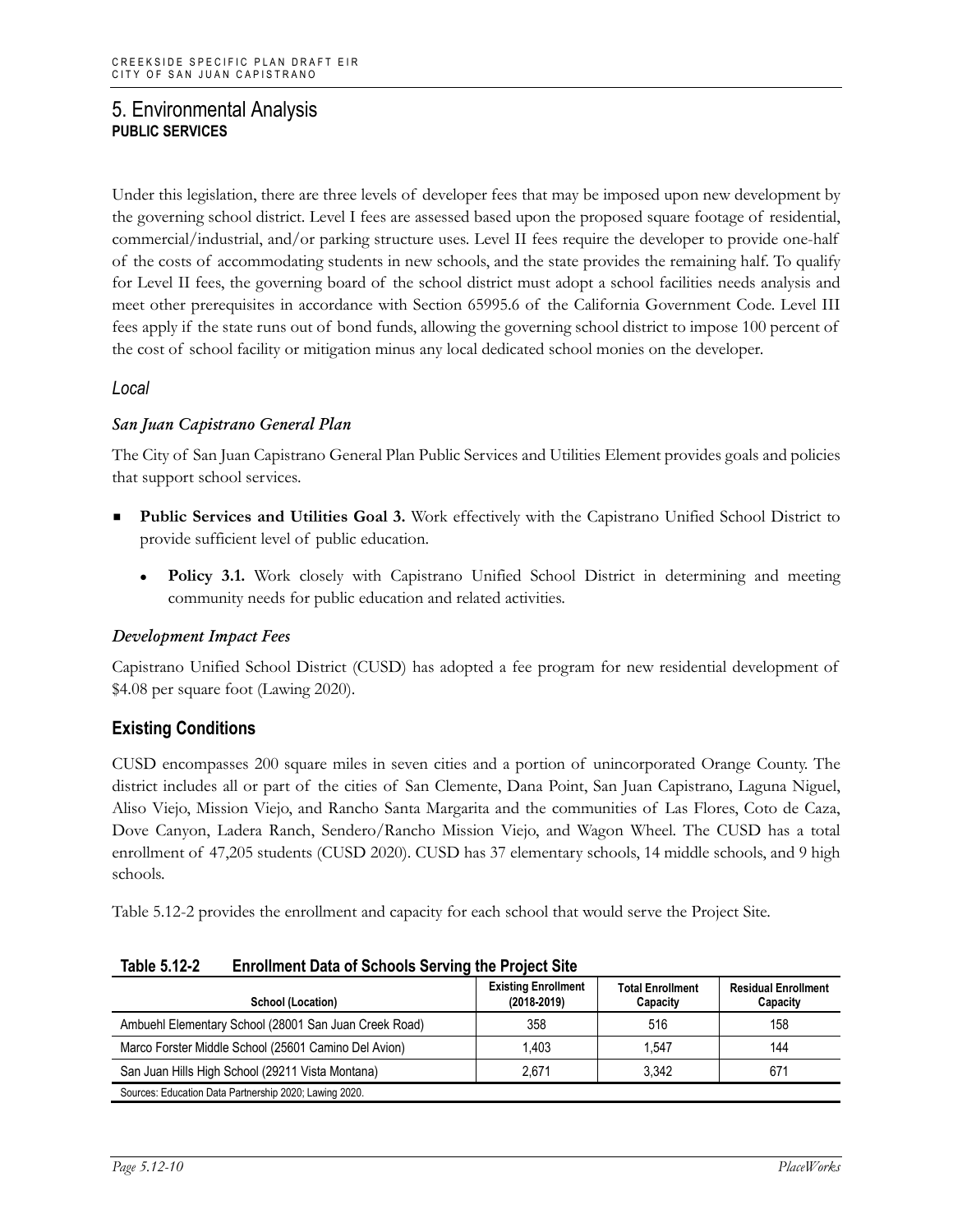## **5.12.3.2 THRESHOLDS OF SIGNIFICANCE**

According to Appendix G of the CEQA Guidelines, a project would normally have a significant effect on the environment if the project would:

SS-1 Result in a substantial adverse physical impact associated with the provisions of new or physically altered governmental facilities, need for new or physically altered governmental facilities, the construction of which could cause significant environmental impacts, in order to maintain acceptable service ratios, response times, or other performance objectives for school services.

#### **5.12.3.3 PLANS, PROGRAMS, AND POLICIES**

- PPP PS-1 Pursuant to AB 2926, new development is required to pay development impact fees to assist in providing school facilities to serve students generated by new development.
- PPP PS-2 Pursuant to SB 50, new development is required to offset the costs associated with increasing school capacity, where the funds collected go to acquiring school sites, constructing new school facilities, and modernizing existing school facilities.

#### **5.12.3.4 ENVIRONMENTAL IMPACTS**

The following impact analysis addresses thresholds of significance for which the Initial Study disclosed potentially significant impacts. The applicable thresholds are identified in brackets after the impact statement.

#### **Impact 5.12-3: The Proposed Project would generate new students who could impact the school enrollment capacities of Capistrano Unified School District schools. [Threshold SS-1]**

The Proposed Project would construct 188 residential units and would result in the increase of approximately 581 residents, some of which are expected to be school-age children. As shown in Table 5.12-3, the Proposed Project would generate approximately 80 school-age children that will attend CUSD schools. These 80 schoolage children consist of 43 elementary school, 14 middle school, and 23 high school students.

| ים טועוס ומאז<br><b>TUDISCA I TUJECI ORAGIN OCHETANOH</b> |             |                          |                      |                    |       |
|-----------------------------------------------------------|-------------|--------------------------|----------------------|--------------------|-------|
| <b>Land Use</b>                                           | <b>Size</b> | <b>Elementary School</b> | <b>Middle School</b> | <b>High School</b> | Total |
| Single-Family Detached <sup>1</sup>                       | 107         | 32                       |                      |                    | 56    |
| Multifamily Residential <sup>2</sup>                      |             |                          |                      |                    | 24    |
| Total                                                     | 188         | 43                       | 14                   | 23                 | 80    |

| Table 5.12-3 | <b>Proposed Project Student Generation</b> |  |
|--------------|--------------------------------------------|--|
|--------------|--------------------------------------------|--|

Source: Lawing 2020.

<sup>1</sup> Single-Family Detached Residential Student Generation Rates: ES = 0.30; MS = 0.08; HS = 0.14.

<sup>2</sup> Multifamily Residential Student Generation Rates: ES = 0.14; MS = 0.06; HS = 0.10.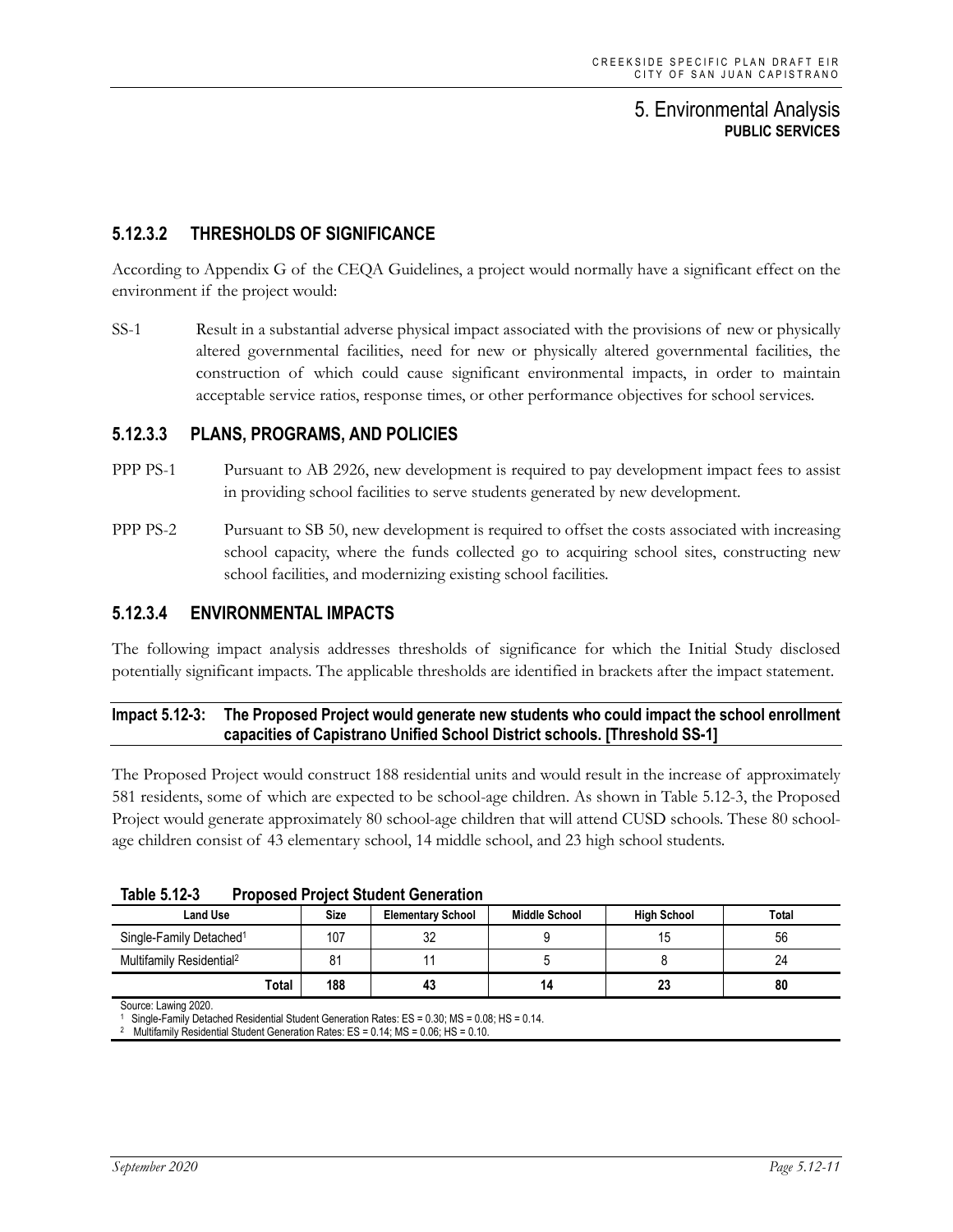Based on the residual enrollment capacity available at Ambuehl Elementary, Marco Forster Middle, and San Juan Hills High Schools, student population generated by the Proposed Project would be accommodated at CUSD schools. There are no existing plans to expand school facilities that serve the Project Site (Lawing 2020).

The project applicant would be required to pay development impact fees to CUSD at a rate of \$4.08 per square foot of residential development per SB 50 (Lawing 2020). The fees would be collected by CUSD at the time of issuance of building permits. As stated in Government Code Section 65995(h):

The payment or satisfaction of a fee, charge, or other requirement levied or imposed … are hereby deemed to be full and complete mitigation of the impacts of any legislative or adjudicative act, or both, involving, but not limited to, the planning, use, or development of real property, or any change in governmental organization or reorganization …on the provision of adequate school facilities.

Payment of these fees would offset impacts from increased demand for school services associated with development of the Proposed Project by providing an adequate financial base to construct and equip new and existing schools as needed. Therefore, CUSD would be able to provide adequate school facilities for the projected student residents of the Proposed Project, and payment of development impact fees would ensure that impacts are offset and remain less than significant.

*Level of Significance Before Mitigation:* Less than significant with the implementation of PPP PS-1 and PPP PS-2.

## **5.12.3.5 CUMULATIVE IMPACTS**

The cumulative projects include six residential projects that would add a total of 965 single-family detached residential units<sup>[1](#page-11-0)</sup> to the City of San Juan Capistrano and the CUSD. The six residential projects would generate a combined student population of approximately 290 elementary school students, 77 middle school students, and 135 high school students. These students would be distributed across CUSD schools, including the three schools serving the Project Site. While there is a possibility that cumulative projects would exceed the total capacity of the schools serving the Project Site, each cumulative project, similar to the Proposed Project, would be required to pay development impact fees to CUSD. The State Legislature provided authority for school districts to assess impact fees for both residential and nonresidential development projects. CUSD requires payment of \$4.08 per square foot of residential development (Lawing 2020). Those fees, authorized under Education Code Section 17620(a) and Government Code Section 65995(b), are collected by municipalities at the time building permits are issued and conveyed to the school district in accordance with a defined fee structure. The legislature has declared that the payment of these fees constitutes full mitigation for the impacts generated by new development (Government Code Section 65995). Since all future development projects must pay appropriate impact fees, each development project would mitigate its own impacts. No cumulative impact upon CUSD is anticipated as a result of the implementation of the Proposed Project in conjunction with other area-wide development.

<span id="page-11-0"></span><sup>1</sup> One cumulative project (SJC14) is a senior housing project and is not expected to generate school-age children, and it is therefore not included in the total.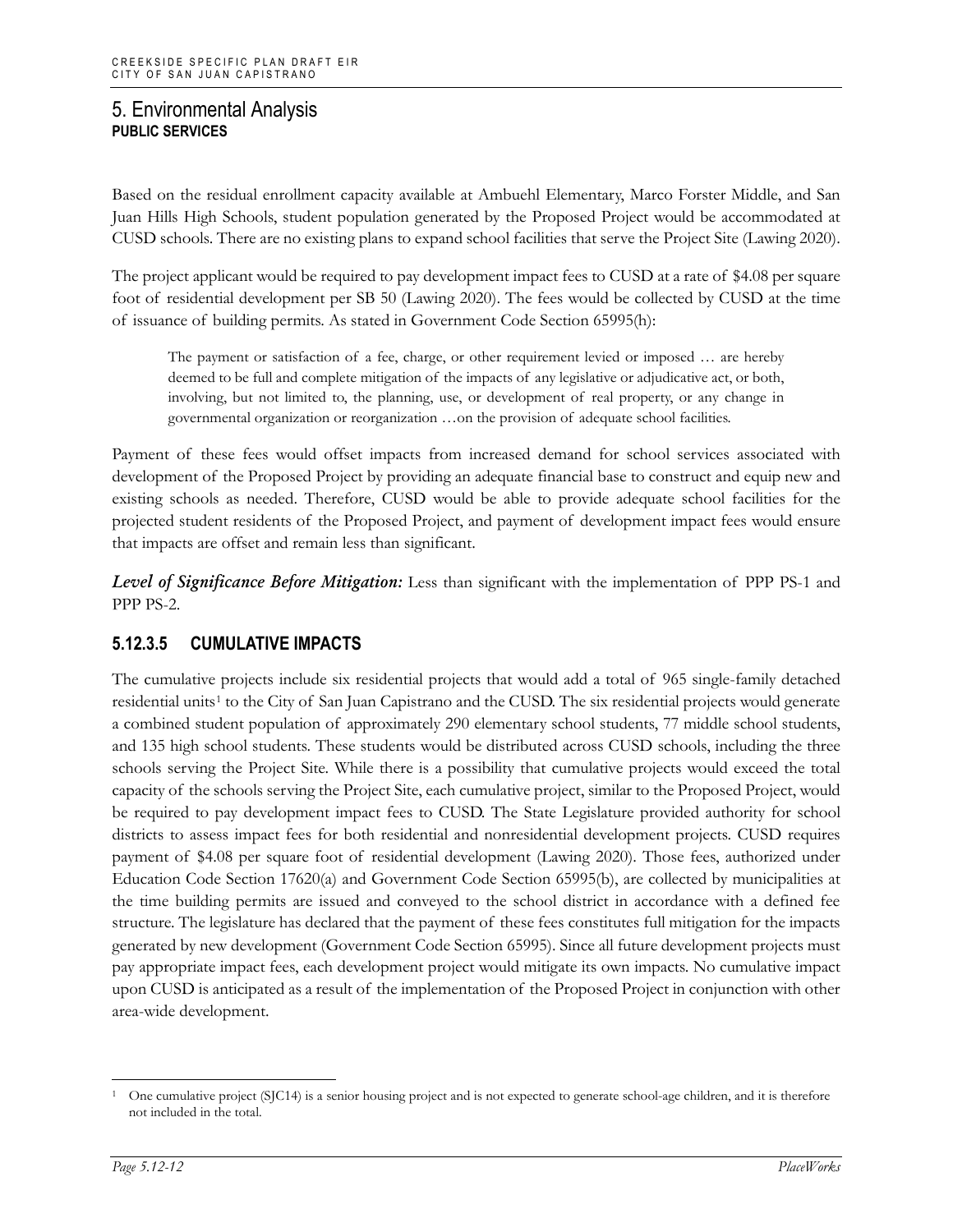## **5.12.3.6 LEVEL OF SIGNIFICANCE BEFORE MITIGATION**

Less than significant prior to mitigation.

#### **5.12.3.7 MITIGATION MEASURES**

No mitigation measures are required.

#### **5.12.3.8 LEVEL OF SIGNIFICANCE AFTER MITIGATION**

Less than significant prior to mitigation.

## **5.12.4 Library Facilities**

The information in this section is based partly on a written questionnaire response by Julie Oakley, Administrative Manager, Orange County Public Library dated May 20, 2020. A copy of this response is included in Appendix K of this DEIR.

#### **5.12.4.1 ENVIRONMENTAL SETTING**

#### **Regulatory Background**

*Local*

#### *San Juan Capistrano General Plan*

The City's General Plan Public Services and Utilities Element provides a service standard of 0.2 square foot of library space per person and 1.5 books per person.

The City of San Juan Capistrano General Plan Public Services and Utilities Element provides goals and policies that support library services.

- **Public Services and Utilities Goal 5.** Work with the Orange County Public Library to provide a sufficient level of library facilities and services.
	- **Policy 5.1.** Work closely with the Orange County Public Library in determining and meeting community needs for library facilities and services, including hours of operation.

#### **Existing Conditions**

San Juan Capistrano is part of the Orange County Public Library community library network, which has 32 branches throughout Orange County. The San Juan Capistrano Library (Library) is at 31495 El Camino Real in San Juan Capistrano. The Library is located in a City-owned building that is leased by the County. The Library is approximately 12,898 square feet. The collection at the library totals approximately 39,773 items, including 1,509 audiobooks, 2,841 DVDs, 33,374 books, and other items such as magazines and pamphlets. The Library has approximately 20 desktop computers (Oakley 2020). In addition to borrowing books and other material,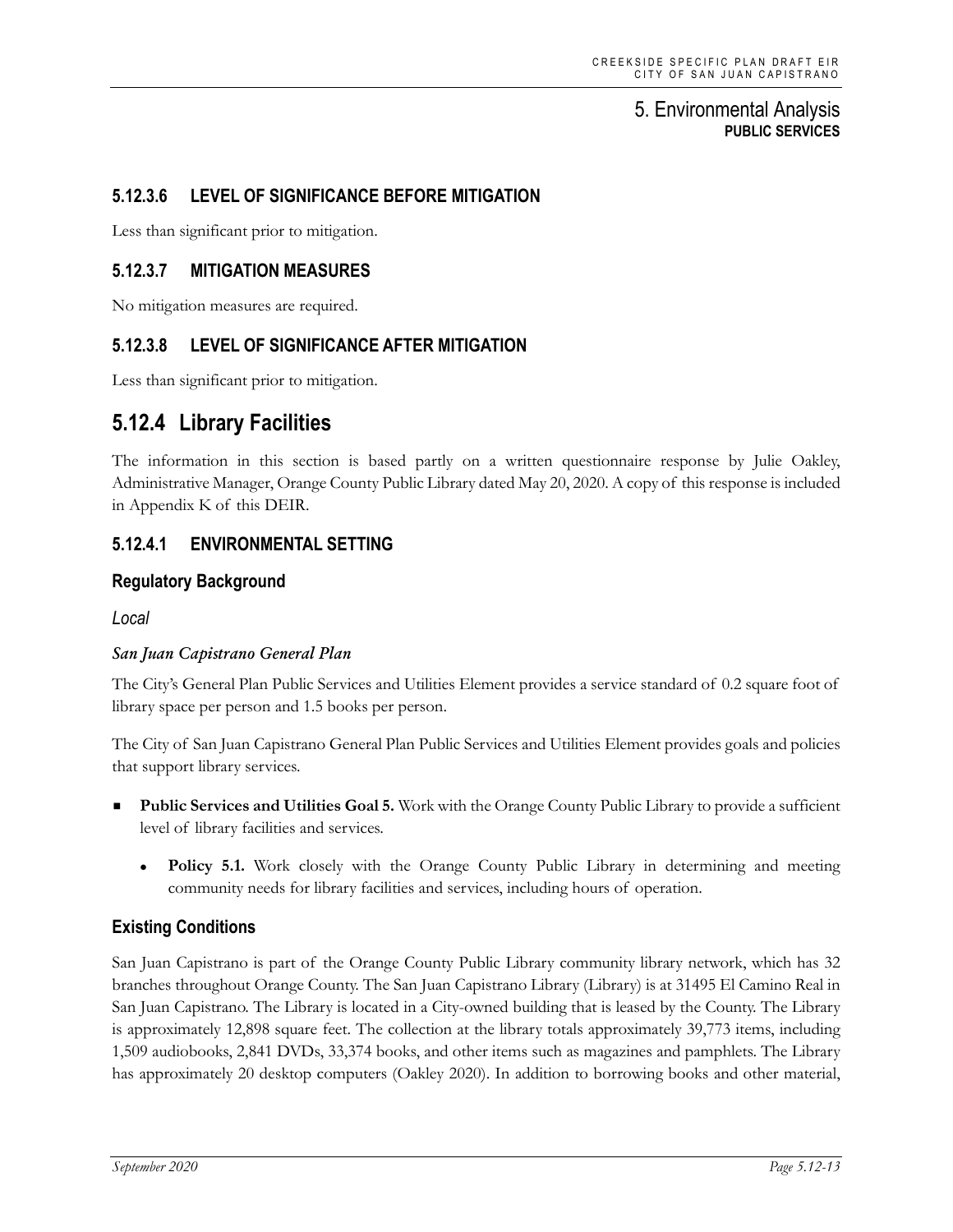the Orange County Public Library system provides internet and wifi access; educational, entertaining, and free programs; and ebooks and other digital material (OCPL 2020).

## **5.12.4.2 THRESHOLDS OF SIGNIFICANCE**

According to Appendix G of the CEQA Guidelines, a project would normally have a significant effect on the environment if the project would:

LS-1 Result in a substantial adverse physical impact associated with the provisions of new or physically altered governmental facilities, need for new or physically altered governmental facilities, the construction of which could cause significant environmental impacts, in order to maintain acceptable service ratios, response times, or other performance objectives for Library services.

## **5.12.4.3 PLANS, PROGRAMS, AND POLICIES**

There are no existing plans, programs, and policies applicable to the Proposed Project.

## **5.12.4.4 ENVIRONMENTAL IMPACTS**

The following impact analysis addresses thresholds of significance for which the Initial Study disclosed potentially significant impacts. The applicable thresholds are identified in brackets after the impact statement.

#### **Impact 5.12-4: The Proposed Project would introduce new residents to the Project Site, which would increase the service needs for the Orange County Public Library's San Juan Capistrano branch library. [Threshold LS-1]**

The only library in the City of San Juan Capistrano is approximately 1.5 miles south of the Project Site. As discussed in Section 5.11, Population and Housing, the City has a population of approximately 35,952 persons in 2018 and is anticipated to increase to 41,900 persons by 2045. According to the General Plan's library service standard, the existing population of 35,952 persons generates a library demand of approximately 7,190 square feet and 53,928 books. Therefore, the existing library building has sufficient capacity to serve the existing population but is below the standard of books per person.

Based on the General Plan's library service standard, the Proposed Project would require 116 square feet of library space<sup>[2](#page-13-0)</sup> and 872 additional books.<sup>[3](#page-13-1)</sup> The existing-plus-project condition (36,533 persons based on Section 5.11, Population and Housing) and the future 2045 condition would generate a library demand of approximately 7,307 square feet and 8,380 square feet, respectively, and 54,799 books and 62,850 books, respectively. Therefore, the existing library has sufficient square footage to meet current and future library needs with the Proposed Project but is below the books standard similar to existing conditions. However, due to the increase of electronic and digitized materials in an effort to update outdated material, the reduction of hard copies is not considered a loss of library volumes. Additionally, residents would have access to all 32 OCPL branch libraries and borrow materials through interlibrary loans. Based on the library standard outlined in the General

<span id="page-13-0"></span> $2 \quad 0.2$  square feet x 581 residents = 116 square feet

<span id="page-13-1"></span> $3 - 1.5$  books x 581 residents = 872 books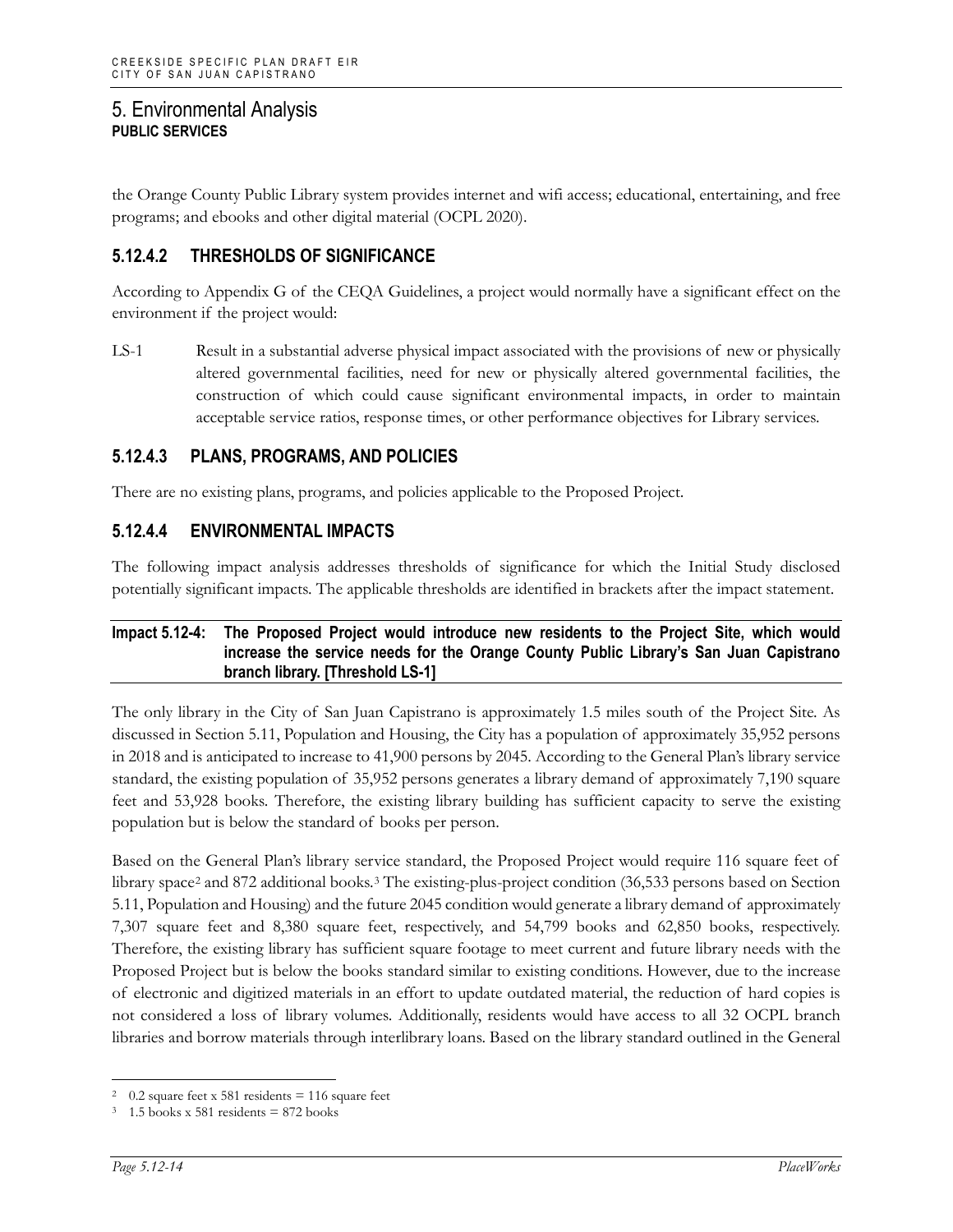Plan, the Proposed Project would not have a substantial impact on library facilities. There are currently no plans to expand library facilities or its resources (Oakley 2020).

Orange County Library staff has indicated that the library standard outlined in the General Plan (0.2 square feet of library space and 1.5 books per capita) is no longer used by the American Library Association or the County of Orange, and standards no longer exist as libraries are designed to meet the needs of specific communities (Oakley 2020). Since the Proposed Project would be within the General Plan's library standard, its demand on library services would be incremental and would not require the need for new or expanded physical library facilities, the construction of which could cause a substantial adverse impact. Therefore, the Proposed Project would result in a less than significant impact.

*Level of Significance Before Mitigation:* Less Than Significant.

## **5.12.4.5 CUMULATIVE IMPACTS**

Population growth within the City would increase demands for library services. Similar to the Proposed Project, future residents of development projects within the City of San Juan Capistrano may visit the San Juan Capistrano Library. Future residents would have access to all 32 OCPL branch libraries, online resources, and interlibrary loans. Library capacity would not be significantly impacted. Impacts of the Proposed Project would not be cumulatively considerable.

## **5.12.4.6 LEVEL OF SIGNIFICANCE BEFORE MITIGATION**

Less than significant prior to mitigation.

## **5.12.4.7 MITIGATION MEASURES**

No mitigation measures are required.

## **5.12.4.8 LEVEL OF SIGNIFICANCE AFTER MITIGATION**

Less than significant prior to mitigation.

## **5.12.5 References**

- Blumberg, William (management assistant). 2020, May 27. Written questionnaire response. Orange County Fire Authority.
- California Department of Forestry & Fire Protection (CAL FIRE). 2011, October. San Juan Capistrano, Very High Fire Hazard Severity Zones in LRA, As Recommended by CAL FIRE. https://osfm.fire.ca.gov/media/5895/c30\_sanjuancapistrano\_vhfhsz.pdf.
- Capistrano Unified School District (CUSD). 2020, May 18 (accessed). Our District. https://capousdca.schoolloop.com/.